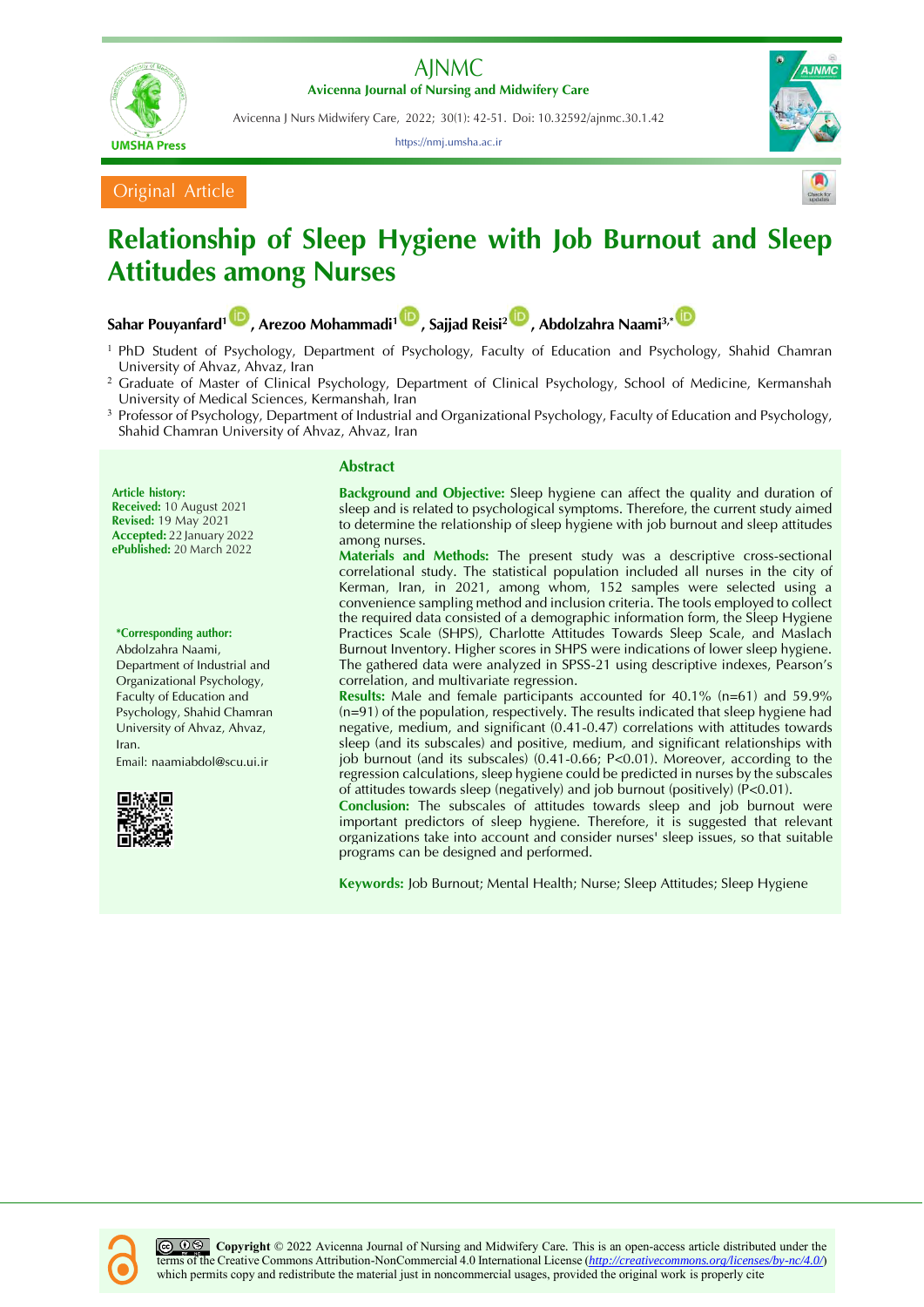#### **Extended Abstract**

### **Background and Objective**

Sleep hygiene can affect the quality and duration of sleep and is related to psychological symptoms. Therefore, the current study aimed to determine the relationship of sleep hygiene with job burnout and sleep attitudes among nurses. Sleep is a biological process that affects mental health, physical health, behavior, and cognition. According to previous research, adults need at least 7 hours of sleep a night to stay healthy and functioning properly. The prevalence of sleep problems in nurses includes sleep disorders (66%), sleep disruption (55%), sleep less than 6 hours (37%), and feeling tired after waking up (68%). Work shifts affect the circadian rhythm of sleep and wakefulness [9] and cause sleep disturbances. Furthermore, the healthcare work environment is highly stressful and is effective in causing or exacerbating sleep disorders.

In this regard, people who are exposed to long work shifts have poorer sleep hygiene. Poor sleep hygiene is associated with poor sleep quality and insomnia. Therefore, to improve the healthcare and sleep quality of nurses, proper sleep hygiene is an effective factor.

## **Materials and Methods**

The present study was a descriptive cross-sectional correlational study. The statistical population included all nurses in the city of Kerman, Iran, in 2021, among whom, 152 samples were selected using a convenience sampling method and inclusion criteria. The tools employed to collect the required data consisted of a demographic information form, the Sleep Hygiene Practices Scale (SHPS), Charlotte Attitudes Towards Sleep Scale, and Maslach Burnout Inventory. Higher scores in the SHPS were indications of lower sleep hygiene. The gathered data were analyzed in SPSS-21 using descriptive indexes, Pearson<sub>s</sub> correlation, and multivariate regression.

#### **Results**

Male and female participants accounted for 40.1%  $(n=61)$  and 59.9%  $(n=91)$  of the population, respectively. The results indicated that sleep hygiene had negative, medium, and significant correlations with attitudes towards sleep and its subscales (0.41-0.47), while it showed positive, medium, and significant relationships with job burnout and its subscales (0.41- 0.66; P<0.01). Moreover, according to the regression calculations, sleep hygiene could be predicted in nurses by the subscales of attitudes towards sleep (negatively) and job burnout (positively)  $(P<0.01)$ . Descriptive indices of sleep hygiene variables (as a criterion variable) and attitudes toward sleep and burnout along with their subscales (as predictor variables) are reported in Table 1. Based on the mean scores reported in Table 1, the statuses of nurses' sleep hygiene, attitude to sleep, and burnout were relatively unfavorable, relatively unfavorable, and relatively good, respectively. The subscales of burnout included emotional fatigue ( $\beta$ =0.40), depersonalization ( $\beta$ =0.30), and lack of personal success (β=0.19), which were positive and significant predictors of sleep health  $(P<0.01)$ .

#### **Conclusion**

Among the limitations of the present study were the use of self-reporting tools, the impossibility of interviewing participants, and performing the study during the coronavirus disease 2019 (COVID-19) pandemic. Additionally, due to the fact that nurses experienced a lot of stress during the outbreak of COVID-19 disease, some of them might not have carefully studied and completed the questionnaires due to physical or mental fatigue. Therefore, it is suggested that to eliminate some of these limitations, nurses' sleep health should be examined in more appropriate conditions based on psychological components and their results should be used as a complement to the results of the present study. In addition, it is recommended that hospitals, universities, and other related organizations pay attention to nurses' sleep issues and develop and implement appropriate programs to prevent burnout. The subscales of attitudes towards sleep and job burnout were important predictors of sleep hygiene. Therefore, it is suggested that relevant organizations take into account and consider nurses' sleep issues, so that suitable programs can be designed and implemented.

**Please cite this article as follows:** Pouyanfard S, Mohammadi A, Reisi S, Naami A. Relationship of Sleep Hygiene with Job Burnout and Sleep Attitudes among Nurses. Avicenna J Nurs Midwifery Care. 2022; 30(1): 42-51. DOI: 10.32592/ajnmc.30.1.42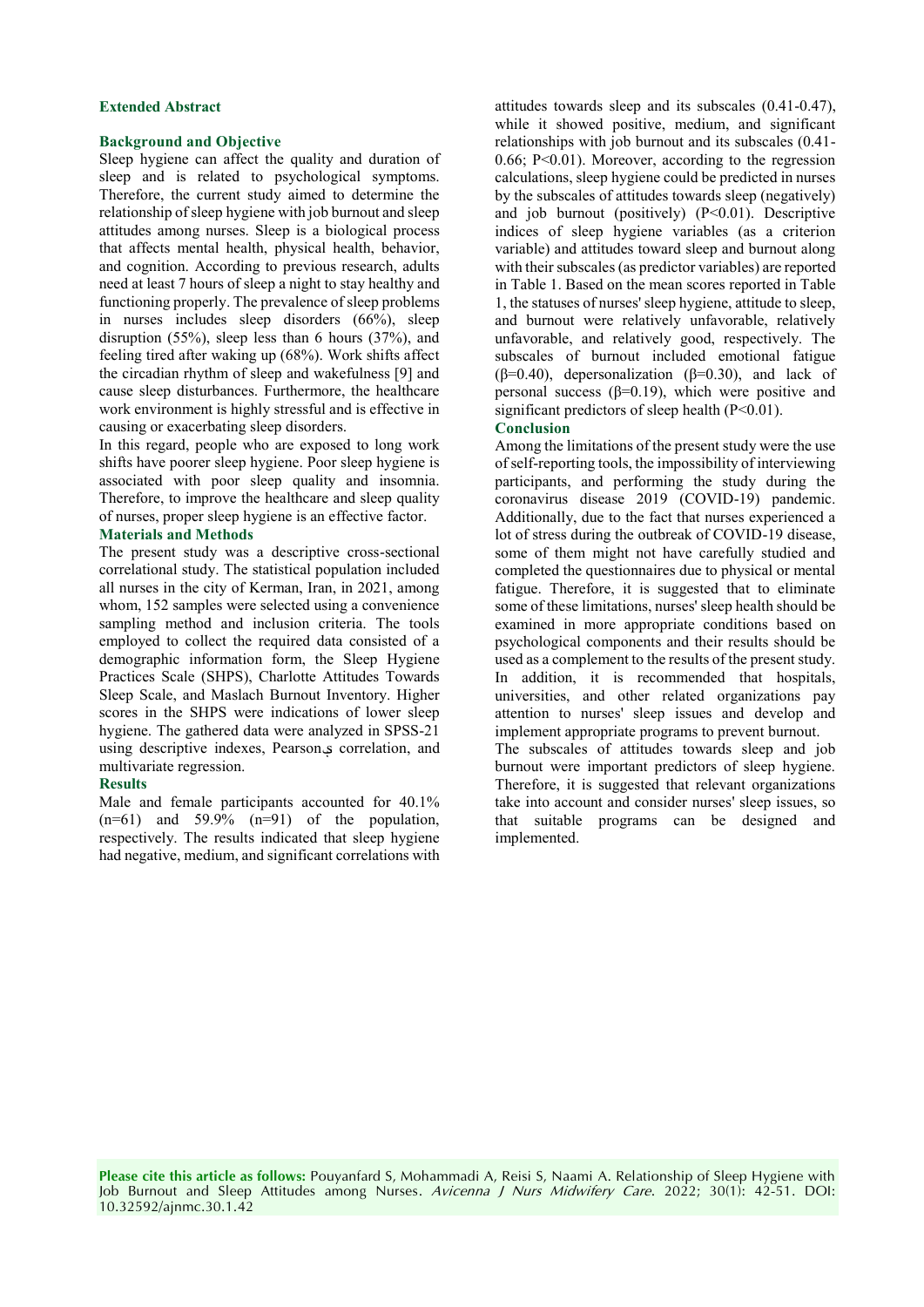

# **مجله مراقبت پرستاری و مامایی ابن سینا**

**دوره ،30 شماره ،1 زمستان ،1400 صفحات: 42-51** https://nmj.umsha.ac.ir



## **مقاله پژوهشی**

# **رابطه بهداشت خواب با فرسودگی شغلی و نگرش به خواب در پرستاران**

**فردسحر پویان ، عبدالزهرا نعامی [1](https://orcid.org/0000-0001-9410-5580) ، آرزو محمدی<sup>1</sup> ، سجاد رئیسی<sup>2</sup> \*،3**

دانشجوی دکتری روانشناسی، گروه روانشناسی، دانشکده علوم تربیتی و روانشناسی، دانشگاه شهید چمران اهواز، اهواز، ایران <sup>1</sup> کارشناس ارشد روانشناسی بالینی، گروه روانشناسی بالینی، دانشکده پزشکی، دانشگاه علوم پزشکی کرمانشاه، کرمانشاه، ایران <sup>2</sup> پروفسور روانشناسی، گروه روانشناسی صنعتی و سازمانی، دانشکده علوم تربیتی و روانشناسی، دانشگاه شهید چمران اهواز، اهواز، ایران <sup>3</sup>

| سابقه و هدف: بهداشت خواب بر کیفیت و مدت زمان خواب تأثیر دارد و با علائم روانی مرتبط است. پژوهش حاضر<br>با هدف تعیین رابطه بهداشت خواب با فرسودگی شغلی و نگرش به خواب در پرستاران انجام شد.<br>مواد و روش&ا: پژوهش حاضر به روش توصیفی-مقطعی از نوع همبستگی انجام شد. جامعه آماری شامل پرستاران<br>شهر کرمان در سال ۱۴۰۰ بود. با استفاده از روش نمونهگیری در دسترس و معیارهای ورود، ۱۵۲ نفر وارد پژوهش<br>شدند. از پرسشنامه اطلاعات جمعیتشناختی، مقیاسهای بهداشت خواب (SHPS) و نگرش به خواب شارلوت<br>(CATS) و پرسشنامه فرسودگی شغلی مسلش استفاده شد. در SHPS نمره بیشتر نشاندهنده بهداشت خواب | تاريخ دريافت مقاله: ١٤٠٠/٠٥/١٩<br>تاريخ ويرايش مقاله: ١٤٠٠/٠٩/١٢<br>تاريخ پذيرش مقاله: ١۴٠٠/١١/٠٢<br>تاريخ انتشار مقاله: ١٤٠٠/١٢/٢٩<br>تمامی حقوق نشر برای دانشگاه علوم پزشکی       |
|----------------------------------------------------------------------------------------------------------------------------------------------------------------------------------------------------------------------------------------------------------------------------------------------------------------------------------------------------------------------------------------------------------------------------------------------------------------------------------------------------------------------------------------------------------------------------------------------|-------------------------------------------------------------------------------------------------------------------------------------------------------------------------------------|
| نامناسب است. برای تحلیل دادهها از نرم فزار SPSS نسخه ۲۱، شاخصهای توصیفی، همبستگی پیرسون و<br>رگرسیون چندمتغیری استفاده شد.<br>یافتهها: ۶۱ نفر (۴۰/۱ درصد) از شرکتکنندگان مرد و ۹۱ نفر (۵۹/۹ درصد) از آنها زن بودند. بین بهداشت<br>خواب با نگرش به خواب و خردهمقیاسهای آن (۰/۴۱- تا ۰/۴۷-) رابطه متوسط معنادار و منفی، و با فرسودگی<br>شغلی و خردهمقیاسهای آن (۰/۴۱ تا ۰/۶۶) رابطه متوسط معنادار و مثبت وجود دارد (۱۰/۰-P). همچنین بر                                                                                                                                                         | همدان محفوظ است.                                                                                                                                                                    |
| اساس نتایج رگرسیون خردهمقیاسهای نگرش به خواب به صورت منفی و خردهمقیاسهای فرسودگی شغلی به<br>صورت مثبت پیش بینی کنندههای بهداشت خواب پرستاران بودند (P>٠/٠١).<br>نتیجه <i>گ</i> یری: خردهمقیاسهای نگرش به خواب و فرسودگی شغلی پیش بینی <i>کن</i> ندههای مهم بهداشت خواب بودند.<br>لذا پیشنهاد میشود سازمانهای مربوطه ضمن توجه به مسائل خواب پرستاران، برنامههای مناسبی برای آنها تهیه<br>و اجرا کنند.                                                                                                                                                                                         | * نویسنده مسئول: عبدالزهرا نعامی، گروه<br>روان شناسی صنعتی و سازمانی، دانشکده<br>علوم تربیتی و روانشناسی، دانشگاه شهید<br>چمران اهواز، اهواز، ايران.<br>naamiabdol@scu.ui.ir :ایمیل |

**واژگان کلیدی:** بهداشت خواب؛ پرستار؛ سالمت روان؛ فرسودگی شغلی؛ نگرش به خواب

**استناد:** پویانفرد، سحر؛ محمدی، آرزو؛ رئیسی، سجاد؛ نعامی، عبدالزهرا. رابطه بهداشت خواب با فرسودگی شغلی و نگرش به خواب در پرستاران. مجله مراقبت پرستاری و مامایی ابن سینا، زمستان 1400؛30)1(: .42-51

# **مقدمه**

خواب فرایندی بیولوژیکی است که بر سالمت روانی [[1،2](#page-7-0)]، سالمت جسمانی [[2](#page-7-0)]، رفتار [[1،3](#page-7-1)] و شناخت تأثیر دارد [[2](#page-7-0)[،3](#page-7-1)]. بر اساس نتایج پژوهشهای قبلی، بزرگساالن برای حفظ سالمت و عملکرد مناسب باید حداقل 7 ساعت خواب شبانه داشته باشند [[4](#page-7-2)]. بر اساس پژوهش Léger و همکاران )2008( شیوع مشکالت خواب بین 23 تا 56 درصد است [[5](#page-7-3)]. همچنین شیوع بیخوابی در دانشجویان پرستاری از 9/5 تا 37/1 درصد متغیر است [[6](#page-7-5)[،7](#page-7-4)]. عالوهبراین، بر اساس پژوهش بهرامینژاد و همکاران )1385( شیوع مشکالت خواب در پرستاران شامل اختالل در به خواب رفتن )66

درصد)، وقفه در خواب (۵۵ درصد)، خواب کمتر از ۶ ساعت (۳۷ درصد) و احساس خستگی پس از بیدار شدن (۶۸ درصد) گزارش شده است [[8](#page-7-6)]. شیفتهای کاری برریتم شبانهروزی خواب و بیداری تأثیر دارد [[9](#page-7-7)] و موجب اختالل خواب میشود [[10](#page-7-8)]. همچنین محیط کاری مراقبتهای بهداشتی بسیار استرسزاست و بر بروز یا تشدید اختالالت خواب مؤثر است [[11](#page-7-9)].

در همین راستا، افرادی که در معرض شیفتهای کاری طوالنی هستند، بهداشت خواب نامناسبتری دارند [[12](#page-7-10)]. بهداشت خواب نامناسب با کیفیت خواب پایین و بیخوابی مرتبط است [[13](#page-7-12)[،14](#page-7-11)].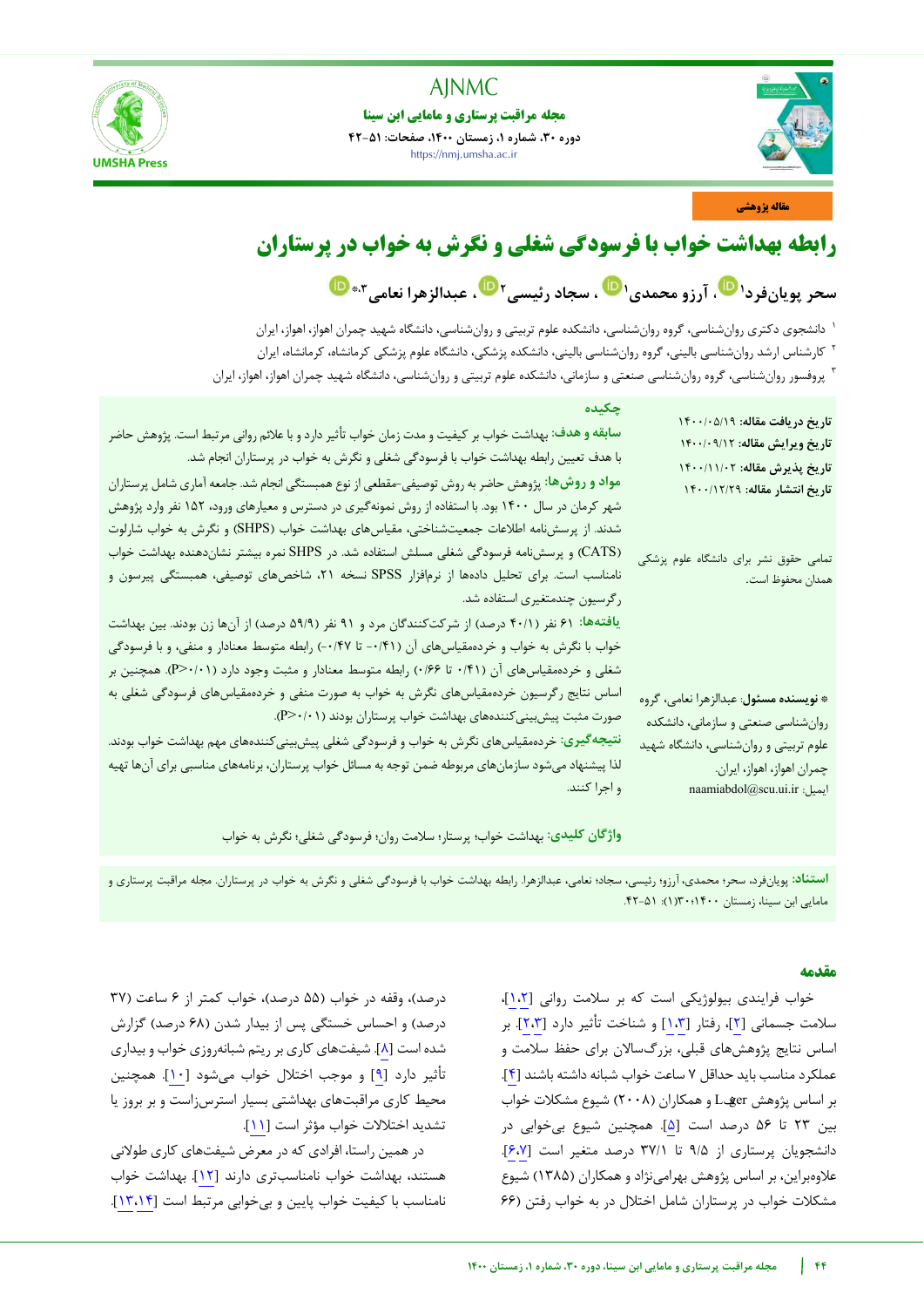به همین منظور برای بهبود مراقبتهای بهداشتی و کیفیت خواب مناسب پرستاران، بهداشت خواب مناسب به عنوان عاملی تأثیرگذار است [[15](#page-7-13)]. بنیاد ملی خواب، بهداشت خواب را به عنوان مجموعهای از رفتارها که بر کیفیت و مدت زمان خواب تأثیر میگذارند [[16](#page-8-0)]، به پنج حوزه رفتاری، شناختی، محیطی، الگوی خواب و استفاده از مواد دسته بندی کرده است [[17](#page-8-1)]. رفتارهای بهداشتی خواب سالم به افراد کمک میکند کیفیت خواب و عملکرد روزانه خود را با دو روش تنظیم کند؛ .1 تأمین خواب کافی که باعث عملکرد روان شناختی و فیزیولوژیکی بهتر میشود [۱۶،۱۸] و ۲. رفتارهای بهداشت خواب که باعث تسهیل تثبیت شدن ریتم شبانهروزی )ترشح مالتونین( میشود [[19](#page-8-3)].

بهداشت خواب ممکن است با عواملی مانند نگرش به خواب و فرسودگی شغلی مرتبط باشد. نگرش به خواب به به عنوان گرایش ارزیابی خواب با درجاتی از رضایت و عدم رضایت است که با فرایندهای شناختی، عاطفی و رفتاری شکل میگیرد و مشخص میشود [[20](#page-8-4)]. کشف اساسی در پژوهشهای مربوط به خواب شامل اهمیت و نقش باورهای ناکارآمد و نگرشهای بزرگساالن مبتال به بیخوابی نسبت به خواب بوده است. بزرگساالن مبتال به بیخوابی باورها و نگرشهای ناکارآمد بیشتری نسبت به خواب در مقایسه با افراد دارای خواب مناسب دارند [[21](#page-8-5)]. بر اساس پژوهش Gregory و همکاران )2009( باورها و نگرشهای ناکارآمد در زمینه خواب با مشکالت خواب همراه است [[22](#page-8-6)]. همچنین شواهد موجود نشان میدهد نگرشها، باورها و برانگیختگیهای ذهنی در شکایت از بیخوابی نقش قابل توجهی دارند [[23](#page-8-7)].

فرسودگی شغلی عامل مهمی در زندگی شغلی عصر حاضر است و شیوع آن در دهه اخیر به صورت قابل توجهی افزایش یافته است [[24](#page-8-9)[،25](#page-8-8)]. Urquiza-mez Gó و همکاران )2015( در پژوهش متاآنالیز خود، شیوع خردهمقیاسهای فرسودگی شغلی )خستگی عاطفی 20 تا 44 درصد، شخصیتزدایی یا مسخ شخصیت 23 تا 51 درصد و نداشتن موفقیت فردی ١۵ تا ۴۴ درصد) را گزارش کردند [٢۶]. اصفهانی )1398( در پژوهشی متاآنالیز، شیوع فرسودگی شغلی پرستاران را در بیمارستانهای ایران 25 درصد گزارش کرد [[27](#page-8-11)]. بیشتر پرستاران با مشکالت جسمانی و روانی روبهرو هستند و عالئم فرسودگی شغلی بیشتری نسبت به کارکنان سایر مشاغل نشان میدهند. علت این موضوع، تماس مستقیم آنها با بیماران است [[28](#page-8-12)]. فرسودگی شغلی باعث تجربه عالئم روانی-تنی، مشکالت هیجانی، مشکالت نگرشی و مشکالت رفتاری میشود [[24](#page-8-9)].

بیخوابی بیشتر در افرادی مشاهده میشود که از فرسودگی شغلی رنج میبرند. بهطورکلی، بیخوابی بهعنوان شکایت ذهنی از به خواب رفتن یا مشکل در تداوم خواب و مشکل در بیدار شدن بهموقع در نظر گرفته میشود [[29](#page-8-13)]. در پژوهش Chin و همکاران )2015( نشان داده شد بیخوابی عالوه بر اثرهای منفی بر سالمت جسمانی و کیفیت خواب، زمینه را برای بروز عالئم روانی مانند افسردگی و فرسودگی شغلی ایجاد میکند [[30](#page-8-14)]. بیخوابی مزمن

j

موجب افزایش استفاده از خدمات بهداشتی، مشکالت حافظه، کاهش تمرکز، عملکرد پایین شغلی و کاهش موفقیت میشود [[6](#page-7-5)]. برخی از پژوهشهای موجود به بررسی نگرش به خواب، فرسودگی شغلی و بهداشت خواب در پرستاران پرداختهاند. بر اساس دانش پژوهشگران پژوهش حاضر، پژوهشهای محدودی به بررسی ارتباط نگرش به خواب و فرسودگی شغلی با بهداشت خواب پرداختهاند. بررسی ارتباط بین این متغیرها از نظر پیشگیری از وقوع برخی مشکالت شدید و ناخوشایند در آینده برای پرستاران بسیار مهم و ضروری است. همچنین با بررسی ارتباط بین این متغیرها میتوان آموزشها و برنامههای مناسبی را به منظور بهبود کیفیت خواب پرستاران طراحی و اجرا کرد. لذا پژوهش حاضر با هدف تعیین رابطه بهداشت خواب با فرسودگی شغلی و نگرش به خواب در پرستاران انجام شد.

# **کار روش**

پژوهش حاضر به روش توصیفی-مقطعی از نوع همبستگی انجام شد. جامعه آماری در پژوهش حاضر شامل تمامی پرستاران شهر کرمان در شش ماهه اول سال 1400 بود. معیارهای ورود شامل ۱) پرستار بودن در شهر کرمان، ۲) داشتن سن حداقل ۲۲ سال، 3( داشتن مدرک دانشآموختگی پرستاری یا دانشجوی پرستاری و 4( رضایت آگاهانه برای شرکت در پژوهش بود. معیارهای خروج شامل 1( سوگیری در تکمیل پرسشنامهها )پاسخدهی مشابه به سؤاالت( و 2( تکمیل ناقص پرسشنامهها )پاسخ ندادن به حداقل 5 درصد از سؤالهای یکی از ابزارها( بود. در ابتدا با توجه به معیارهای ورود و بر اساس روش نمونهگیری در دسترس، 173 نفر از جامعه آماری انتخاب شدند و به پرسشنامهها پاسخ دادند. سپس با توجه به معیارهای خروج از پژوهش، 21 نفر از شرکتکنندگان در مرحله غربالگری از فرایند پژوهش کنار گذاشته شدند. در نهایت اطالعات مربوط به 152 نفر از آنها تجزیه و تحلیل شد. با توجه به پاندمی کووید19- و گستردگی جامعه مورد نظر برای جمعآوری اطالعات، پرسشنامهها به صورت آنالین (گوگل فرم) از طریق پیام سانهای واتساپ، اینستاگرام و تلگرام منتشر شدند. در این پژوهش از پرسشنامه اطالعات جمعیتشناختی، مقیاس بهداشت خواب )SHPS)، مقیاس نگرش به خواب شارلوت )CATS )و پرسشنامه فرسودگی شغلی مسلش استفاده شد.

# **ابزارها**

پرسشنامه اطالعات جمعیتشناختی: این پرسش نامه به صورت محققساخته بود و شامل اطالعات مربوط به سن، جنسیت، وضعیت تأهل، میزان تحصیالت، سابقه ابتال به بیماری کووید19- و وضعیت اشتغال در بخشهای بیمارستان بود.

مقیاس بهداشت خواب )SHPS): رفتارهای بهداشت خواب با استفاده از مقیاس تمرین بهداشت خواب اندازهگیری شد. این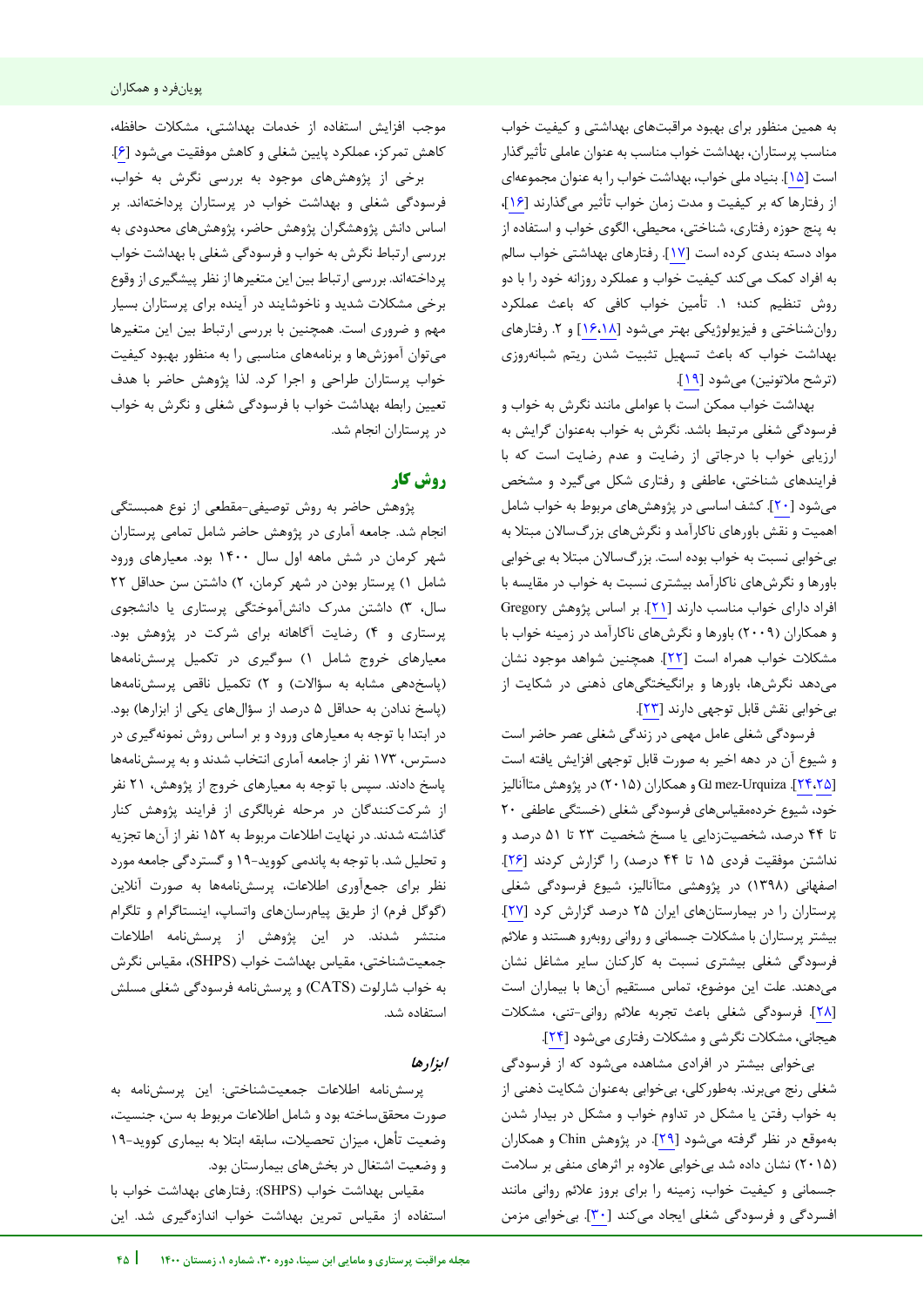مقیاس 30 آیتم دارد که برای ارزیابی عملکرد زندگی روزانه و عادتهای خواب طراحی شد که ممکن است بر خواب تأثیر منفی داشته باشند [[31](#page-8-15)]. این مقیاس شامل چهار خردهمقیاس رفتارهای مربوط به برانگیختگی (۹ آیتم)، محیط خواب (۸ آیتم)، عادتهای خوردن/ آشامیدن (۶ آیتم) و زمانبندی خواب (۷ آیتم) است. تمامی آیتمهای این مقیاس در طیف لیکرت شش درجهای از هرگز )1( تا همیشه )6( نمرهگذاری میشوند. دامنه نمرات از 30 تا 180 متغیر است. نمره بیشتر نشاندهنده بهداشت خواب نامناسب است. در پژوهش Yang و همکاران )2010( برای افراد دارای خواب مناسب و افراد دارای بیخوابی به ترتیب آلفای کرونباخ خردهمقیاس رفتارهای مربوط به برانگیختگی 0/70 و ،0/58 محیط خواب 0/67 و ۰/۶۵ عادتهای خوردن/ آشامیدن ۰/۷۲ و ۰/۷۰ و زمانبندی خواب 0/82 و 0/74 گزارش شد [[32](#page-8-16)]. Ruggiero و همکاران )2019( در پژوهشی آلفای کرونباخ برای کل این مقیاس را 0/93 گزارش کردند [[33](#page-8-17)]. در پژوهش حاضر از نمره کل این مقیاس استفاده شد.

مقیاس نگرش به خواب شارلوت )CATS): نگرش به خواب با استفاده از مقیاس نگرش به خواب شارلوت بررسی شد. این مقیاس 10 آیتم و 2 خردهمقیاس مزایای خواب/ لذت بردن )مانند خواب خوب شبانه مرا خوشحال میکند) و خواب بهعنوان یک تعهد زمانی )مانند من کمتر میخوابم؛ بنابراین، ساعتهای بیشتری در طول روز برای انجام کار دارم( دارد. هر خردهمقیاس 5 آیتم دارد. تمامی آیتمهای این پرسشنامه در طیف لیکرت هفت درجه ای از کامال مخالفم (١) تا کاملاً موافقم (٧) نمرهگذاری میشوند. دامنه نمره این مقیاس از 10 تا 70 متغیر است. بهطورکلی در این مقیاس نمرههای بیشتر نشاندهنده نگرش به خواب مطلوبتر است. در این مقیاس آیتمهایی که کلمات منفی دارند، بهطور معکوس نمرهگذاری میشوند. Peach و Gaultney( 2017 )در فاز چهارم پژوهش خود آلفای کرونباخ کل این مقیاس را ،0/75 برای خردهمقیاس مزایای خواب/ لذت بردن 0/80 و برای خواب بهعنوان یک تعهد زمانی 0/77 گزارش کردند [[20](#page-8-4)]. Ruggiero و همکاران )2019( در پژوهشی آلفای کرونباخ کل این مقیاس را 0/79 گزارش کردند [[33](#page-8-17)].

پرسشنامه فرسودگی شغلی مسلش: این پرسشنامه را مسلش )1981( برای ارزیابی فرسودگی شغلی ساخته است. این پرسشنامه ٢٢ ماده و ٣ خردهمقیاس خستگی عاطفی (٩ ماده)، شخصیتزدایی یا مسخ شخصیت (۵ ماده) و نداشتن موفقیت فردی (٨ ماده) دارد. از این پرسشنامه به صورت ویژه برای سنجش و پیشگیری از فرسودگی شغلی در گروههای حرفهای مانند پرستاران استفاده میشود. تمامی مادههای این پرسشنامه در طیف لیکرت هفت درجهای از هرگز (۰) تا خیلی زیاد (۶) نمرهگذاری میشوند. دامنه نمره این پرسشنامه از 0 تا 132 متغیر است. این پرسشنامه نمرهگذاری معکوس دارد. طالیی و همکاران )1387( ثبات درونی این پرسشنامه را در ایران به روش

آزمون مجدد 0/78 گزارش کردند [[34](#page-8-18)]. الهیاری و همکاران )1396( آلفای کرونباخ این پرسشنامه را 0/80 گزارش کردند [[35](#page-8-19)].

روش تجزیهوتحلیل دادهها: برای تحلیل دادهها از نرمافزار آماری SPSS نسخه 21 استفاده شد. در این پژوهش بهمنظور بررسی شاخصهای فراوانی، درصد، میانگین و انحراف معیار برای متغیرهای پژوهش از آمار توصیفی استفاده شد. بهمنظور بررسی رابطه بین متغیرها از ضریب همبستگی پیرسون استفاده شد. بهمنظور تفسیر ضریب همبستگی، مقادیر همبستگی 0/40 و بیشتر به صورت رضایتبخش در نظر گرفته شد. ضریب همبستگی قوی (۱– ۰/۲۱)، متوسط (۸۰/۰ت ۰/۴۱)، نسبتاً خوب (۰/۴۰–۰/۲۱) و ضعیف )0-0/20( است [[36](#page-8-20)]. همچنین بهمنظور بررسی رابطه چندگانه بین متغیرها از تحلیل رگرسیون چندمتغیری به روش همزمان )Enter )استفاده شد.

رویکرد اخالقی: در پژوهش حاضر ابتدا در قسمت باالی فرم آنالین، اطالعاتی درباره اهداف پژوهش به شرکتکنندگان داده شد و بر اساس آن شرکتکنندگانی که موافق تکمیل گوگل فرم بودند و برای شرکت در پژوهش رضایت آگاهانه داشتند، فرم مورد نظر را تکمیل کردند.

## **نتایج**

در پژوهش حاضر 152 نفر از پرستاران شهر کرمان شرکت کردند. میانگین و انحراف معیار سن شرکتکنندگان 32/38±6/88 سال و دامنه سنی آنها 22 تا 48 سال بود. 91 نفر )59/9 درصد( از شرکتکنندگان زن و ۶۱ نفر (۴۰/۱ درصد) از آنها مرد بودند. ۱۰۳ نفر (۶۷/۸ درصد) از شرکتکنندگان متأهل و ۴۹ نفر ( ۳۲/۲ درصد) از آنها مجرد بودند. ۲۵ نفر (۱۶/۴ درصد) از شرکتکنندگان دانشجوی کارشناسی، 81 نفر )53/3 درصد( دارای لیسانس، ۲۹ نفر (۱۹/۱ درصد) دانشجوی کارشناسی ارشد و ۱۷ نفر (۱۱/۲ درصد) دارای فوق لیسانس یا بالاتر بودند. ۳۴ نفر (۲۲/۴ درصد) از شرکتکنندگان در بخش بیماران مبتلا به کووید-۱۹ و ۱۱۸ نفر (۷۷/۶ درصد) در سایر بخشها شاغل بودند. ۵۴ نفر (۳۵/۵ درصد) از شرکتکنندگان به کووید-۱۹ مبتلا شده بودند.

شاخصهای توصیفی متغیرهای بهداشت خواب )به عنوان متغیر مالک( و نگرش به خواب و فرسودگی شغلی به همراه خردهمقیاسهای آنها (بهعنوان متغیرهای پیش بین) در جدول ۱ گزارش شده است. براساس میانگینهای گزارش شده در جـدول ۰٫ پـرستاران شرکتکننده در پـژوهش حـاضر از نظـر بهداشت خواب وضعیت نسبتا نامناسب، نگرش به خواب وضعیت نسبتا نامناسب و فرسودگی شغلی وضعیت نسبتا مناسب داشتند. در همین راستا، همبستگی بین بهداشت خواب با نگرش به خواب و خردهمقیاسهای آن بین ۰/۴۱ تا ۰/۴۷- است که نشاندهنده رابطه متوسط معنادار و منفی است. همچنین همبستگی بین بهداشت خواب با فرسودگی شغلی و خردهمقیاسهای آن بین 0/41 تا 0/66 است که نشاندهنده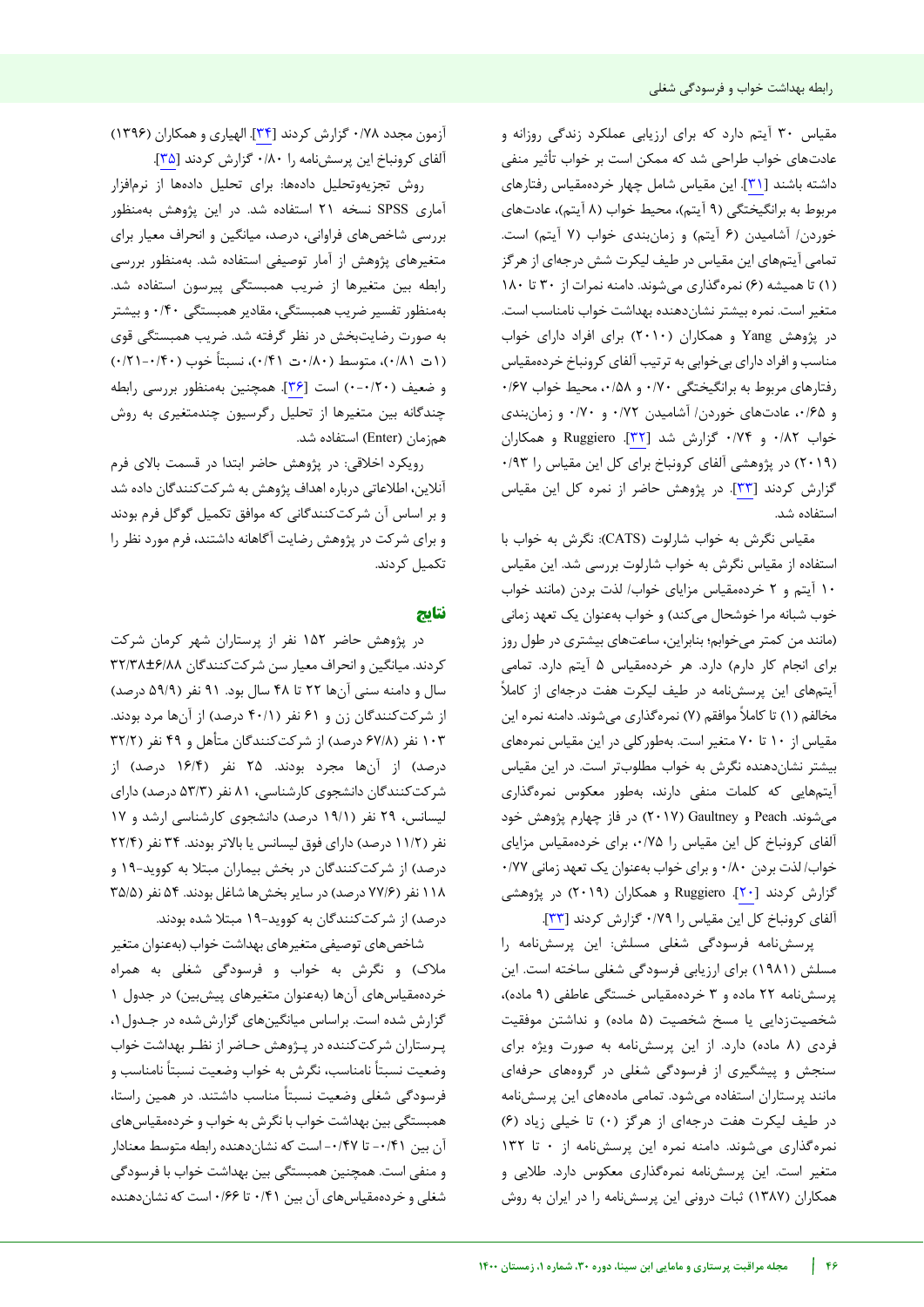| انحراف معيار              | ميانگين                              |                         | متغير               |
|---------------------------|--------------------------------------|-------------------------|---------------------|
| 10184                     | $\Lambda \Upsilon / \Lambda$         |                         | بهداشت خواب (SHPS)  |
| 9/8V                      | $Y \cdot / Y$                        | مزاياي خواب/ لذت بردن   |                     |
| $\Delta/\Lambda$ .        | 19/F1                                | تعهد زماني              | نگرش به خواب (CATS) |
| $1.40$ ٣                  | 33189                                | کل                      |                     |
| $\lambda$ /۶۶             | $\Upsilon \Upsilon / \cdot \Upsilon$ | خستگی عاطفی             |                     |
| $\Delta/\Upsilon\Upsilon$ | 17/20                                | شخصیتزدایی یا مسخ شخصیت |                     |
| Y/11                      | 11/15                                | نداشتن موفقيت فردى      | فرسودگی شغلی        |
| 10/19                     | $\Delta f/V$ .                       | کل                      |                     |

**جدول :1** شاخصهای توصیفی برای بهداشت خواب، نگرش به خواب، فرسودگی شغلی و خردهمقیاسهای آنها

رابطه متوسط معنادار و مثبت است. نتایج ضرایب همبستگی بهداشت خواب با نگرش به خواب، فرسودگی شغلی و خردهمقیاسهای آنها در جدول ۲ گزارش شده است.

بهمنظور تعیین سهم خردهمقیاسهای نگرش به خواب و فرسودگی شغلی در پیشبینی بهداشت خواب پرستاران از تحلیل رگرسیون چندمتغیری به روش همزمان )Enter )استفاده شد. قبل از اجرای تحلیل رگرسیون، پیشفرضهای مورد نیاز بررسی و تأیید شدند. برای بررسی نرمال بودن متغیرها از شاخصهای کجی و

j

کشیدگی استفاده شد که مقادیر آنها بین +1 و -1 بود. مقادیر آماره تحمل برای متغیرهای پیشبین بیشتر از 0/40 بود، لذا میزان همخطی بین متغیرهای پیشبین نگرانکننده نبود. آماره VIF (همخطی چندگانه) برای متغیرهای پیشبین به مقدار قابل قبول 1 نزدیک بود که نشاندهنده نبود همخطی چندگانه بین متغیرهای پیشبین پژوهش است. همچنین آماره دوربین-واتسون برای هر دو مدل در دامنه مورد قبول 1/50 تا 2/50 بود.

در جدول 3 نتایج تحلیل رگرسیون به روش همزمان )Enter )

**جدول :2** ضرایب همبستگی بهداشت خواب با نگرش به خواب، فرسودگی شغلی و خردهمقیاسهای آنها

| متغير                  |                            |                                       |                                                   | $\mathsf{F}$ $\qquad \qquad \mathsf{Y}$ $\qquad \qquad \mathsf{Y}$                                |                           | ۵                                          | $\epsilon$    | $\mathsf{v}$           | $\lambda$ |
|------------------------|----------------------------|---------------------------------------|---------------------------------------------------|---------------------------------------------------------------------------------------------------|---------------------------|--------------------------------------------|---------------|------------------------|-----------|
| ۱- بهداشت خواب (SHPS)  |                            |                                       |                                                   |                                                                                                   |                           |                                            |               |                        |           |
|                        | ۲- مزایای خواب/ لذت بردن   | $ \cdot$ / $\uparrow$ $\uparrow$ $**$ |                                                   |                                                                                                   |                           |                                            |               |                        |           |
| نگرش به خواب<br>(CATS) | ۳- تعهد زمانی              | $ \cdot$ / $\uparrow$ \**             | $\cdot$ / $\Delta$ 9 $^{\ast\ast}$                |                                                                                                   |                           |                                            |               |                        |           |
|                        | ۴– کل                      | $ \cdot$ / $\uparrow$ $\vee$ **       | $\cdot$ /95**                                     | $\cdot$ / $\Lambda$ ۶**                                                                           |                           |                                            |               |                        |           |
|                        | ۵- خستگی عاطفی             | $\cdot$ / $\Delta V$ **               | $-\cdot$ /۳) <sup>**</sup> $-\cdot$ /۴ $\cdot$ ** |                                                                                                   | $-1/\mathfrak{F}\cdot$ ** |                                            |               |                        |           |
|                        | ۶- شخصیتزدایی یا مسخ شخصیت | $\cdot$ /۴ $\Lambda$ **               | $-175$ $-170$                                     |                                                                                                   | $ \cdot$ /۳۲ **           | $\cdot$ / $\uparrow$ $\uparrow$ $\uparrow$ |               |                        |           |
| فرسودگی شغلی           | ٧- نداشتن موفقيت فردي      | $\cdot$ /۴۱ <sup>**</sup>             |                                                   | $\cdot$ /٣ $\wedge$ ** - $\cdot$ /۴ $\wedge$ ** - $\cdot$ /٣ $\wedge$ ** - $\cdot$ /٣ $\wedge$ ** |                           |                                            | $\cdot$ /٢٢** |                        |           |
|                        | ۸− کل                      | $\cdot$ 199**                         |                                                   | $\cdot/\Lambda f^{***}$ $- \cdot/\Delta Y^{**}$ $- \cdot/FY^{**}$ $- \cdot/F\Lambda^{**}$         |                           |                                            | $.155***$     | $\cdot$ / $\gamma$ ۴** |           |

\*\* P>·/· \

**جدول :3** نتایج تحلیل رگرسیون به روش همزمان )Enter )برای پیشبینی بهداشت خواب بر اساس خردهمقیاسهای نگرش به خواب و فرسودگی شغلی

| خلاصه مدل   |             |                |          |                  | ضريب رگرسيون               | متغير پيشبين                  |                                 | مدل                      |                      |                             |                            |                 |  |
|-------------|-------------|----------------|----------|------------------|----------------------------|-------------------------------|---------------------------------|--------------------------|----------------------|-----------------------------|----------------------------|-----------------|--|
|             | D-W ARS     | $\mathbb{R}^2$ | $\bf{R}$ | <b>VIF</b>       | T                          | P-value                       | Т                               | ß                        | <b>SE</b>            | B                           |                            |                 |  |
|             |             |                |          |                  | $\overline{\phantom{0}}$   | $>>($                         | Yf/Y                            | $ \,$                    | $F/\Delta F$         | $111/\cdot Y$               | (مقدار ثابت)               |                 |  |
| 1/Y9        | $\cdot$ /٢١ | .777           | .79      | $1/\Delta\Delta$ | .190                       | $\cdot/\cdot\cdot$ $\Upsilon$ | $-\mathbf{r}' \cdot \mathbf{q}$ | $- \cdot 7\lambda$       | $\cdot$ /٢١          | $-190$                      | مزاياي خواب/ لذت<br>بردن   | نگرش به<br>خواب |  |
|             |             |                |          | $1/\Delta\Delta$ | .190                       | $\cdot$ / $\cdot\cdot$ Y      | $-Y/Y$                          | $-17\Delta$              | $\cdot$ /٢ $\Lambda$ | $-1.199$                    | تعهد زماني                 |                 |  |
|             |             |                |          |                  | $\sim$                     | $> \cdot / \cdot \cdot$       | 1777                            | $\overline{\phantom{a}}$ | $T/\Delta$           | $fV/\cdot V$                | (مقدار ثابت)               |                 |  |
|             |             |                |          | $1/7\lambda$     | $\cdot$ /Y $\wedge$        | $>\cdot/\cdot\cdot$           | $\Delta$ /YY                    | $\cdot$ /۴ $\cdot$       | .115                 | $\cdot$ / $\gamma$ $\gamma$ | خستگی عاطفی                |                 |  |
| $1/\lambda$ | $\cdot$ /۴۳ | .75            | .19V     | 1/10             | $\cdot$ / $\lambda$ $\vee$ | $>\cdot/\cdot\cdot$           | $f/\Delta Y$                    | $\cdot$ /۳ $\cdot$       | $\cdot$ /٢ $\cdot$   | $\cdot/\lambda$ 9           | شخصیتزدایی یا<br>مسخ شخصيت | فرسودگی<br>شغلى |  |
|             |             |                |          | 1/19             | $\cdot/\lambda f$          | $\cdot$ / $\cdot$ $\Delta$    | $Y/\lambda Y$                   | $\cdot$ /19              | $\cdot/\Delta$       | $\cdot$ /۴۱                 | نداشتن موفقيت<br>فردى      |                 |  |

Note: B= Unstandardized Coefficients; SE= Std. Error; β= Standardized Coefficients (Beta); T= Tolerance; ARS= Adjusted R Square; D-W=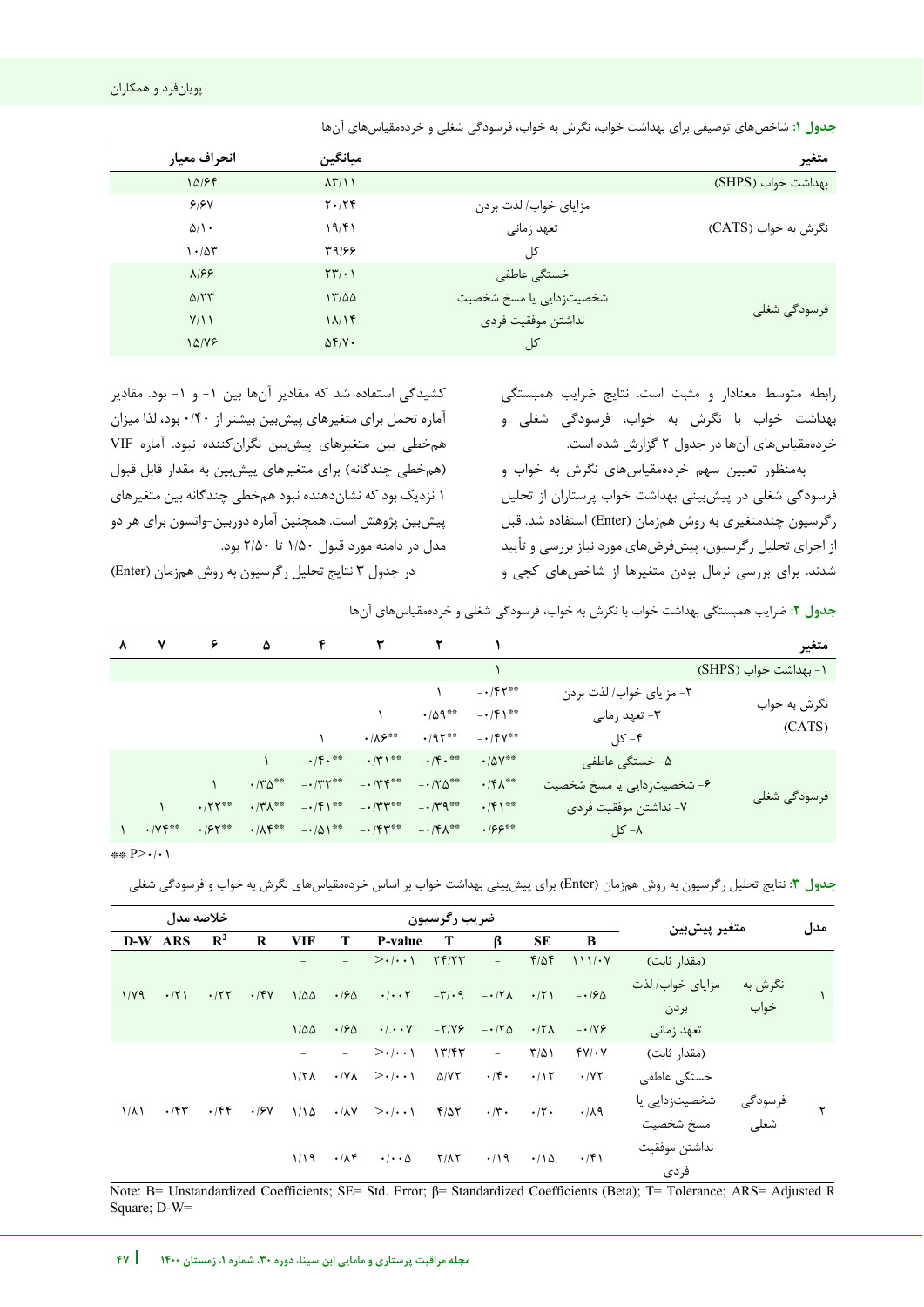بـرای پـیشبینی بـهـداشت خـواب بـراسـاس خردهمقیاسهای نگرش به خواب و فرسودگی شغلی گزارش شـده اسـت. براسـاس نتایـج رگـرسیون چـندمتغیری، خردهمقیاسهای نگرش به خواب 22 درصد و خردهمقیاسهای فرسودگی شغلی 44 درصد از واریانس بهداشت خواب را پیشبینی می کنند. علاوه بر این، خردهمقیاسهای نگرش به خواب شامل مزایای خواب/ لذت بـردن )-0/28=β )و تـعـهـد زمـانی )-0/25=β )پیشبینیکنندههای  $(P > \cdot / \cdot)$  منفی و معنادار بهداشت خواب بودند (

همچنین خرده مقیاسهای فرسودگی شغلی شامل خستگی عاطفی (۶۰/۴۰=β)، شخصیتزدایی یا مسخ شخصیت (۲۰ $\beta$ =۰/۴۰) و نداشتن موفقیت فردی )0/19=β )پیشبینیکنندههای مثبت و معنادار بهداشت خواب بودند )0/01<P).

## **بحث**

پژوهش حاضر با هدف تعیین رابطه بهداشت خواب با فرسودگی شغلی و نگرش به خواب در پرستاران انجام شد. نتایج نشان داد بین نگرش به خواب و خردهمقیاسهای آن با بهداشت خواب رابطه منفی و معنادار وجود دارد. نتایج ضریب رگرسیون نشان داد خردهمقیاسهای نگرش به خواب پیشبینی کنندههای منفی و قابل توجه بهداشت خواب در پرستاران هستند. با توجه به اینکه نمره بیشتر در بهداشت خواب به معنای بهداشت خواب نامناسب است، لذا زمانی که نمره بهداشت خواب کمتر باشد، فرد نگرش بهتری نسبت به خواب دارد. نتایج پژوهش حاضر برای ارتباط بهداشت خواب با نگرش به خواب و خردهمقیاسهای آن با نتایج های پژوهش Huang و همکاران )2018(، Barber و همکاران )2013(، Ruggiero و همکاران )2019(، Nam و همکاران )2018(، Kühnel و همکاران )2017(، Kloss و همکاران )2016(، Sun و همکاران )2014( و Jeong و Gu( 2016 )همسو است .[[15](#page-7-13)[،16](#page-8-0)[،33](#page-8-17) [، 37-41](#page-8-21)]

بهمنظور تبیین رابطه بهداشت خواب با نگرش به خواب میتوان گفت که نگرش مثبتتر در زمینه خواب با رفتارهای مناسبتر بهداشت خواب در پرستاران مرتبط است. بهداشت خواب منجر به نگرشها و عادتهای مناسب خواب برای فرد میشود [[42](#page-8-22)]. همچنین بهداشت خواب باعث میشود فرد خواب با کیفیت تری را تجربه کند و در طول روز کمتر خوابآلودگی داشته باشد [[43](#page-8-23)]. عالوهبراین، بهداشت خواب مجموعهای از رفتارها و شرایط است که هدف آنها اطمینان از خوابی با کیفیت خوب و بهبود اختاللهای خواب است [[44](#page-8-24)]. نتایج پژوهش Espie و همکاران )2000( نشان داد نگرشها و باورهای ذهنی در شکایت از بیخوابی نقش قابل توجهی دارند [[23](#page-8-7)]. یکی از مشاغلی که خواب فرد را به صورت قابل توجهی تحت تأثیر قرار میدهد، پرستاری است؛ بهویژه زمانی که با شرایط اورژانسی و بحرانی مانند کووید19- همراه شود. استرس و پریشانی در شغل پرستاری نشاندهنده پدیده رایجی

است که به شکلهای متفاوتی بر فعالیتهای روزانه شخص تأثیر میگذارد و عملکرد او را مختل میکند. تعداد بسیار زیادی از پرستاران از نظر ساعات خواب و میزان کافی خواب مشکل دارند. در پژوهش Munezawa و همکاران )2009( نشان داده شد شیفتهای طوالنی )12 ساعته( به عملکرد کم فرد منجر میشود و بر خلقوخوی او تأثیرات منفی میگذارد [[45](#page-8-25)]. همچنین شیفت کاری و تعداد ساعتهای کاری بر تجربه استرس، خواب، بیداری و خستگی در محل کار تأثیر دارد [[46](#page-8-27)[،47](#page-8-26)]. در مجموع میتوان گفت که ساعات کاری پرستاران و باورهای آنها درباره خواب تأثیر قابل توجهی بر بهداشت و مزیتهای خواب آنها دارد.

نتایج نشان داد بین فرسودگی شغلی و خردهمقیاس های آن با بهداشت خواب رابطه مثبت و معناداري وجود دارد. نتایج ضریب رگرسیون نشان داد خردهمقیاسهای فرسودگی شغلی پیشبینیکنندههای مثبت و معنادار بهداشت خواب در پرستاران .هستند نتایج پژوهش حاضر برای ارتباط بهداشت خواب با فرسودگی شغلی و خردهمقیاسهای آن با نتایج پژوهشهای Baysal و همکاران )2020(، Kowalkowska-Sygit و همکاران )2021( و Ballesio و همکاران )2018( همسو است [ [05](#page-8-28) [48-](#page-8-28)]. بهمنظور تبیین رابطه بهداشت خواب با فرسودگی شغلی میتوان گفت که فشارهای شغلی بیشتر با بهداشت خواب نامناسبتر در پرستاران مرتبط است. از بین عوامل استرسزای شغلی مسائلی مانند درگیری با پرستاران، مشکالت بینفردی، کار زیاد و مشکالت مالی بهعنوان عوامل مؤثر بر ایجاد بیخوابی همراه با شرایط استرسزای دیگر مانند تعامالت در محیط کار، حمایت ناکافی شغلی و رضایت شغلی کم در نظر گرفته میشوند [[46](#page-8-27)[،51](#page-9-0)].

اختاللهای خواب مانند بیخوابی در بیشتر موارد همراه با اختالل استرس پس از سانحه رخ میدهد که نتیجه تجربه رویدادی آسیبزا و مرتبط با شغل فرد است. از این دسته موارد میتوان به کارکنان درمانی اشاره کرد که در برابر بالیای طبیعی و انسانی قرار دارند [[52](#page-9-2)[،53](#page-9-1)]. شرایط محیط کار تأثیر مهمی بر سالمت روانی و جسمانی کارکنان دارد و این تأثیر ممکن است به صورت منفی و مثبت بروز کند [[54](#page-9-3)]. اگر شرایط محیط کار منفی باشد، امکان دارد موجب سندرم فرسودگی شغلی شود و این اتفاق هنگامی رخ میدهد که فرد برای مدت طوالنی در معرض رویدادهایی قرار گیرد و موجب خستگی جسمی و روانی شود [[55](#page-9-4)]. فرسودگی شغلی و بیخوابی رابطهای دوسویه دارند و در طول زمان بر همدیگر تأثیر میگذارند [[56](#page-9-5)].

ادبیات موجود بر این فرض است که اختاللهای خواب ناشی از شرایط بحرانی و استرسزا امکان دارد موجب فرسودگی جسمی و روانی شود که عالئم اصلی فرسودگی شغلی هستند [[56](#page-9-5)[،57](#page-9-6)]. با توجه به اینکه خطر فرسودگی شغلی در بین کارکنانی که بیخوابی، کمبود خواب و سطح اضطراب بیشتری را تجربه میکنند، بیشتر از سایر افراد است [[49](#page-8-29)]؛ لذا با توجه به اینکه شرایط پاندمی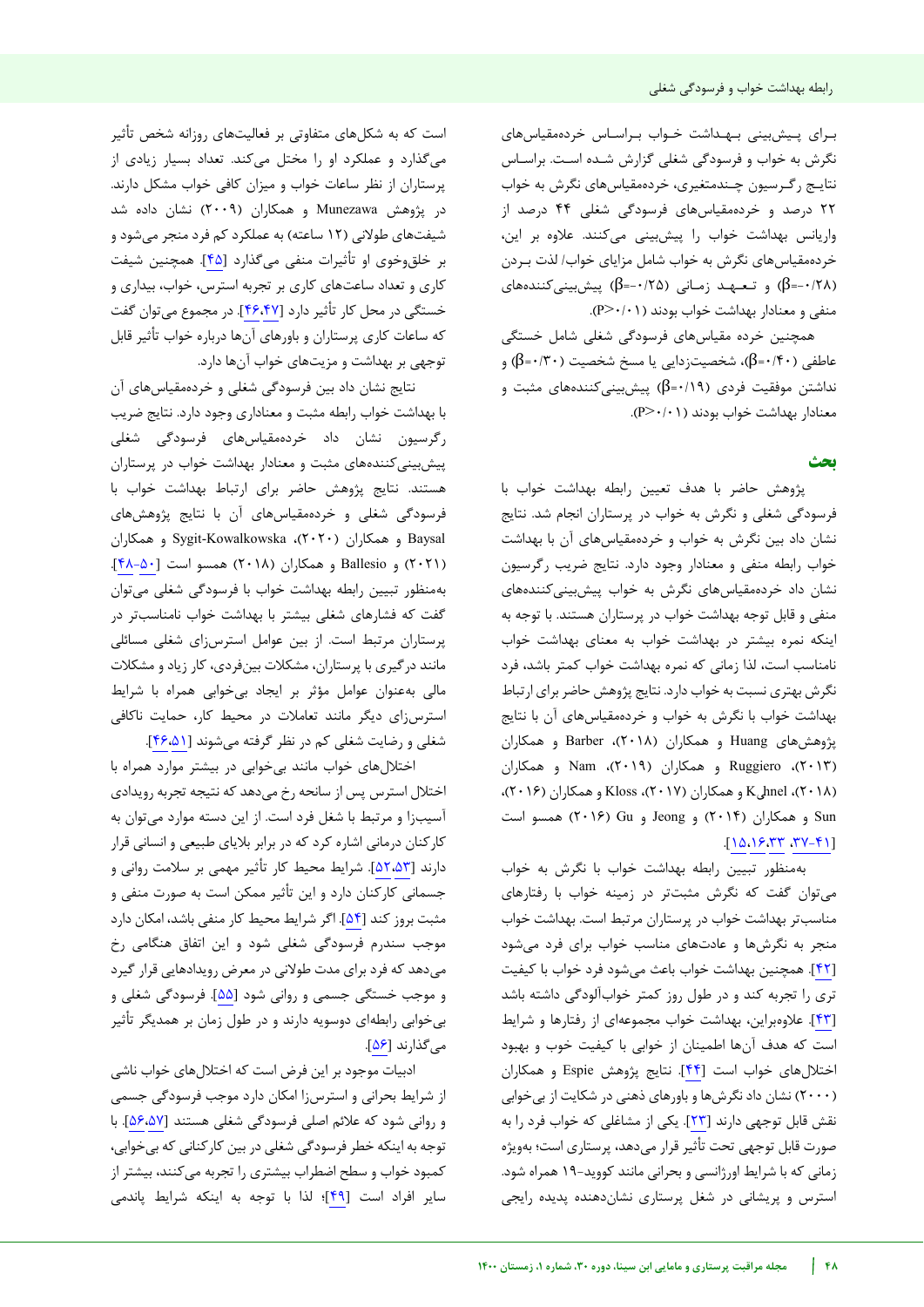میشود بیمارستانها، دانشگاهها و سایر سازمانهای مربوطه ضمن توجه به مسائل مربوط به خواب پرستاران، برنامههای مناسبی را برای پیشگیری از فرسودگی شغلی آنها تهیه و اجرا کنند.

# **تشکر و قدردانی**

نویسندگان این مقاله از تمامی پرستاران شهر کرمان که در این پژوهش شرکت کردند و کمیته اخالق در پژوهش دانشگاه شهید چمران اهواز تشکر و قدر دانی می کنند.

## **منافع تضاد**

بین نویسندگان هیچگونه تضاد منافعی وجود ندارد.

## **یاخالق مالحظات**

کمیته اخالق در پژوهش دانشگاه شهید چمران اهواز با شناسه ir.ac.scu/1400.3.02.25957/EE پژوهش حاضر را تأیید کرده است.

### **سهم نو سندگانی**

سحر پویانفرد )نویسنده اول( ارائه ایده، کمک به نگارش مقاله، جمع آوری دادهها و تحلیل دادهها (۳۰ درصد)؛ آرزو محمدی (نویسنده دوم) کمک به نگارش مقاله و جمع آوری دادهها (۳۰ درصد)؛ سجاد رئیسی (نویسنده سوم) کمک به نگارش مقاله و تحلیل دادهها (۲۰ درصد)؛ عبدالزهرا نعامی (نویسنده چهارم و نویسنده مسئول) نظارت بر اجرا، بررسی مقاله و تایید نسخه نهایی (۳۰ درصد).

#### <span id="page-7-0"></span>**حمایت مالی**

مؤسسه، سازمان یا دانشگاهی از این مقاله حمایت مالی نکرده است.

# **REFERENCES**

- 1. Assefa SZ, Diaz-Abad M, Wickwire EM, Scharf SM. The functions of sleep. *AIMS Neurosci*. 2015;**2**(3):155-71. [DOI: 10.3934/Neuroscience.2015.3.155](https://doi.org/10.3934/Neuroscience.2015.3.155)
- 2. Mushtaq Z, Ghayas S, Niazi S. Happiness, quality of sleep and academic achievement among university<br>undergraduates. J Indian Acad Appl Psychol. J Indian Acad Appl 2014;**40**(1):62-9.
- <span id="page-7-1"></span>3. Önder İ, Beşoluk Ş, İskender M, Masal E, Demirhan E. Circadian preferences, sleep quality and sleep patterns, personality, academic motivation and academic achievement of university students. *Learn Individ Differ*. 2014;**32**(2014):184-92[. DOI: 10.1016/j.lindif.2014.02.003](https://doi.org/10.1016/j.lindif.2014.02.003)
- <span id="page-7-2"></span>4. Consensus Conference P, Watson NF, Badr MS, Belenky G, Bliwise DL, Buxton OM, et al. Recommended amount of sleep for a healthy adult: a joint consensus statement of the American Academy of Sleep Medicine and Sleep Research Society. *Sleep*. 2015;**11**(6):591-2. [PMID:](https://www.ncbi.nlm.nih.gov/pubmed/26039963)  [26039963](https://www.ncbi.nlm.nih.gov/pubmed/26039963) [DOI: 10.5665/sleep.4716](https://dx.doi.org/10.5665%2Fsleep.4716)
- <span id="page-7-3"></span>5. Léger D, Poursain B, Neubauer D, Uchiyama M. An international survey of sleeping problems in the general population. *Curr Med Res Opin*. 2008;**24**(1):307-17. [PMID: 18070379](https://pubmed.ncbi.nlm.nih.gov/18070379/) [DOI: 10.1185/030079907x253771](https://doi.org/10.1185/030079907x253771)
- <span id="page-7-5"></span>6. Angelone AM, Mattei A, Sbarbati M, Di Orio F. Prevalence and correlates for self-reported sleep problems among nursing students. *J Prev Med Hyg*. 2011;**52**(4):201-8. [PMID: 22442926](https://pubmed.ncbi.nlm.nih.gov/22442926/)
- <span id="page-7-4"></span>7. Taylor DJ, Bramoweth AD, Grieser EA, Tatum JI, Roane BM. Epidemiology of insomnia in college students: relationship with mental health, quality of life, and substance use difficulties. *Behav Ther*. 2013;**44**(3):339- 48[. PMID: 23768662](https://pubmed.ncbi.nlm.nih.gov/23768662/) [DOI: 10.1016/j.beth.2012.12.001](https://doi.org/10.1016/j.beth.2012.12.001)
- <span id="page-7-6"></span>8. Bahraminejad N, Hydari R, Afshinjo M, Dinmohammadi MR. Sleep disorders among nurses in Zanjan. *J Inflamm*

-کووید 19 برای پرستاران بسیار اضطرابآور است، ممکن است بر بهداشت و کیفیت خواب آنها تأثیر قابل مالحظهای بگذارد.

ازجمله محدودیتهای پژوهش حاضر میتوان به استفاده از ابزارهای خودگزارشی، نبود امکان گرفتن مصاحبه از شرکتکنندگان و اجرا در شرایط پاندمی کووید19- اشاره کرد. همچنین با توجه به اینکه پرستاران هنگام شیوع بیماری کووید- 19 فشار روانی زیادی را تجربه کردند، امکان دارد برخی از آنها به دلیل خستگی جسمی یا روانی بهطور دقیق پرسشنامههای مدنظر را مطالعه و تکمیل نکرده باشند. لذا پیشنهاد میشود بهمنظور کاستن برخی از این محدودیتها، در شرایط مناسبتری بهداشت خواب پرستاران براساس مؤلفههای روانشناختی بررسی شود و نتایج آنها بهعنوان مکمل نتایج پژوهش حاضر مورد استفاده قرار گیرد. عالوهبراین، پیشنهاد میشود بیمارستانها، دانشگاهها و سایر سازمانهای مربوطه به مسائل مربوط به خواب پرستاران توجه کنند و برنامههای مناسبی را برای پیشگیری از فرسودگی شغلی آنها تهیه و اجرا کنند.

# **نتیجهگیری**

j

نتایج پژوهش حاضر نشان داد بین بهداشت خو اب با نگرش به خواب، فرسودگی شغلی و خرده های آنمقیاس ها رابطه معناداری وجود دارد. همچنین خردهمقیاسهای نگرش به خواب به صورت منفی معنادار و خردهمقیاسهای فرسودگی شغلی به صورت مثبت معنادار بهداشت خواب پرستاران را پیشبینی می کنند. پیشنهاد

*Dis*. 2006;**10**(3):106-7. (in Persian).

- <span id="page-7-7"></span>9. Wright Jr KP, Bogan RK, Wyatt JK. Shift work and the assessment and management of shift work disorder (SWD). *Sleep Med Rev*. 2013;**17**(1):41-54. [PMID:](https://pubmed.ncbi.nlm.nih.gov/22560640/)  [22560640](https://pubmed.ncbi.nlm.nih.gov/22560640/) [DOI: 10.1016/j.smrv.2012.02.002](https://doi.org/10.1016/j.smrv.2012.02.002)
- <span id="page-7-8"></span>10. Reinberg A, Ashkenazi I. Internal desynchronization of circadian rhythms and tolerance to shift work. *Chronobiol Int*. 2008;**25**(4):625-43. [PMID: 18622820](https://pubmed.ncbi.nlm.nih.gov/18622820/) [DOI:](https://doi.org/10.1080/07420520802256101)  [10.1080/07420520802256101](https://doi.org/10.1080/07420520802256101)
- <span id="page-7-9"></span>11. Portela LF, Kröning Luna C, Rotenberg L, Silva-Costa A, Toivanen S, Araújo T, et al. Job strain and self-reported insomnia symptoms among nurses: What about the influence of emotional demands and social support? *Biomed Res Int*. 2015;**2015**:820610. [PMID: 26557699](https://pubmed.ncbi.nlm.nih.gov/26557699/) [DOI: 10.1155/2015/820610](https://doi.org/10.1155/2015/820610)<br>12 12 Booker LA Barnes I
- <span id="page-7-10"></span>Booker LA, Barnes M, Alvaro P, Collins A, Chai-Coetzer CL, McMahon M, et al. The role of sleep hygiene in the risk of Shift Work Disorder in nurses. *Sleep*. 2020;**43**(2):228.
- <span id="page-7-12"></span>13. Gellis LA, Park A, Stotsky MT, Taylor DJ. Associations between sleep hygiene and insomnia severity in college students: cross-sectional and prospective analyses. *Behav Ther*. 2014;**45**(6):806-16. [PMID: 25311289](https://pubmed.ncbi.nlm.nih.gov/25311289/) [DOI:](https://doi.org/10.1016/j.beth.2014.05.002)  [10.1016/j.beth.2014.05.002](https://doi.org/10.1016/j.beth.2014.05.002)
- <span id="page-7-11"></span>14. Lee S-A, Paek J-H, Han S-H. Sleep hygiene and its association with daytime sleepiness, depressive symptoms, and quality of life in patients with mild obstructive sleep apnea. *J Neurol Sci*. 2015;**359**(1-2):445- 9[. PMID: 26478130](https://pubmed.ncbi.nlm.nih.gov/26478130/#:~:text=Conclusions%3A%20Sleep%20hygiene%20is%20indirectly,quality%20in%20mild%20OSA%20patients.) [DOI: 10.1016/j.jns.2015.10.017](https://doi.org/10.1016/j.jns.2015.10.017)
- <span id="page-7-13"></span>15. Huang C-Y, Liao H-Y, Chang E-T, Lai H-L. Factors associated with the teaching of sleep hygiene to patients in nursing students. *Nurse Educ Pract*. 2018;**28**(2018): 150-5[. PMID: 29096118](https://pubmed.ncbi.nlm.nih.gov/29096118/#:~:text=Sleep%20quality%2C%20sleep%20knowledge%2C%20and%20attitudes%20toward%20sleep%20hygiene%20were,teaching%20patients%20about%20sleep%20hygiene.) [DOI: 10.1016/j.nepr.2017.10.029](https://doi.org/10.1016/j.nepr.2017.10.029)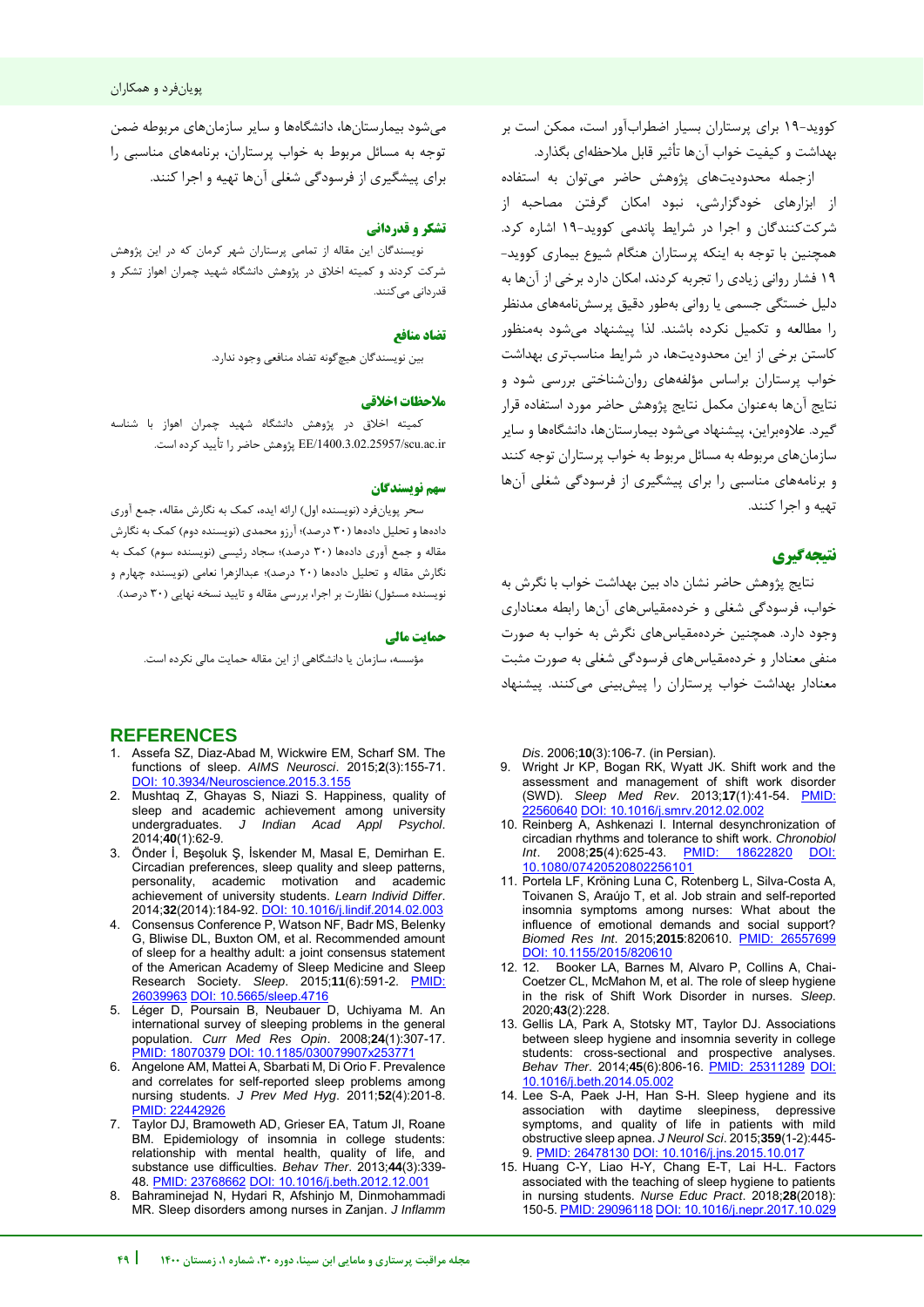- <span id="page-8-0"></span>16. Barber L, Grawitch MJ, Munz DC. Are better sleepers more engaged workers? A self-regulatory approach to sleep<br>hygiene and work engagement. Stress Health. hygiene and work engagement. 2013;**29**(4):307-16[. PMID: 23086901](https://pubmed.ncbi.nlm.nih.gov/23086901/#:~:text=Results%20indicated%20that%20individuals%20who,were%20less%20engaged%20at%20work.) [DOI: 10.1002/smi.2468](https://doi.org/10.1002/smi.2468)
- <span id="page-8-1"></span>17. Milojevich HM, Lukowski AF. Sleep and mental health in undergraduate students with generally healthy sleep habits. *PloS One*. 2016;**11**(6):0156372. [PMID: 27280714](https://pubmed.ncbi.nlm.nih.gov/27280714/) [DOI: 10.1371/journal.pone.0156372](https://doi.org/10.1371/journal.pone.0156372)
- <span id="page-8-2"></span>18. Owens H, Christian B, Polivka B. Sleep behaviors in traditional‐age college students: A state of the science review with implications for practice. *J Am Assoc Nurse Pract*. 2017;**29**(11):695-703[. PMID: 28981991](https://pubmed.ncbi.nlm.nih.gov/28981991/) [DOI: 10.1002/2327-](https://doi.org/10.1002/2327-6924.12520) [6924.12520](https://doi.org/10.1002/2327-6924.12520)
- <span id="page-8-3"></span>19. van Maanen A, Roest B, Moen M, Oort F, Vergouwen P, Paul I, et al. Extreme violation of sleep hygiene: sleeping against the biological clock during a multiday relay event. *Asian J Sports Med*. 2015;**6**(4):25678. [PMID: 26715971](https://pubmed.ncbi.nlm.nih.gov/26715971/) DOI: 10.5812/asjsm.2567
- <span id="page-8-4"></span>20. Peach H, Gaultney JF. Charlotte attitudes towards sleep (CATS) scale: A validated measurement tool for college students. *J Am Coll Health*. 2017;**65**(1):22-31. [PMID:](https://pubmed.ncbi.nlm.nih.gov/27593616/)  [27593616](https://pubmed.ncbi.nlm.nih.gov/27593616/) [DOI: 10.1080/07448481.2016.1231688](https://doi.org/10.1080/07448481.2016.1231688)
- <span id="page-8-5"></span>21. Morin CM, Stone J, Trinkle D, Mercer J, Remsberg S. Dysfunctional beliefs and attitudes about sleep among older adults with and without insomnia complaints. *Psychol Aging*. 1993;**8**(3):463-7. [PMID: 8216967](https://pubmed.ncbi.nlm.nih.gov/8216967/) [DOI: 10.1037//0882-](https://doi.org/10.1037/0882-7974.8.3.463) [7974.8.3.463](https://doi.org/10.1037/0882-7974.8.3.463)
- <span id="page-8-6"></span>22. Gregory AM, Cox J, Crawford MR, Holland J, Haravey AG, Steps T. Dysfunctional beliefs and attitudes about sleep in children. *J Sleep Res*. 2009;**18**(4):422-6. [PMID:](https://pubmed.ncbi.nlm.nih.gov/19686237/#:~:text=Some%20dysfunctional%20beliefs%20about%20sleep,score%20and%20SSR%20insomnia%20items.)  [19686237](https://pubmed.ncbi.nlm.nih.gov/19686237/#:~:text=Some%20dysfunctional%20beliefs%20about%20sleep,score%20and%20SSR%20insomnia%20items.) [DOI: 10.1111/j.1365-2869.2009.00747.x](https://doi.org/10.1111/j.1365-2869.2009.00747.x)
- <span id="page-8-7"></span>23. Espie CA, Inglis SJ, Harvey L, Tessier S. Insomniacs' attributions: psychometric properties of the dysfunctional beliefs and attitudes about sleep scale and the sleep disturbance questionnaire. J *Psychosom Res*. 2000;**48**(2):141-8. [PMID: 10719130](https://pubmed.ncbi.nlm.nih.gov/10719130/) [DOI: 10.1016/s0022-](https://doi.org/10.1016/s0022-3999(99)00090-2) [3999\(99\)00090-2](https://doi.org/10.1016/s0022-3999(99)00090-2)
- <span id="page-8-9"></span>24. Cañadas-De la Fuente GA, Vargas C, San Luis C, García I, Cañadas GR, Emilia I. Risk factors and prevalence of burnout syndrome in the nursing profession. *Int J Nurs Stud.* 2015;52(1):240-9. PMID: [10.1016/j.ijnurstu.2014.07.001](https://doi.org/10.1016/j.ijnurstu.2014.07.001)
- <span id="page-8-8"></span>25. Arbabisarjou A, Mehdi HS, Sharif MR, Alizadeh KH, Yarmohammadzadeh P, Feyzollahi Z. The relationship between sleep quality and social intimacy, and academic burn-out in students of medical sciences. *Glob J Health Sci*. 2016;**8**(5):231-8. [PMID: 26652080](https://pubmed.ncbi.nlm.nih.gov/26652080/#:~:text=There%20was%20a%20negative%20and,39%25%20of%20academic%20burnout%20respectively.) [DOI:](https://doi.org/10.5539/gjhs.v8n5p231)  [10.5539/gjhs.v8n5p231](https://doi.org/10.5539/gjhs.v8n5p231)
- <span id="page-8-10"></span>26. Gómez-Urquiza JL, De la Fuente-Solana EI, Albendín-García L, Vargas-Pecino C, Ortega-Campos EM, Canadas-De la Fuente GA. Prevalence of burnout syndrome in emergency nurses: A meta-analysis. *Critical care nurse*. 2017;**37**(5):e1-e9. [PMID: 28966203](https://pubmed.ncbi.nlm.nih.gov/28966203/#:~:text=The%20estimated%20prevalence%20of%20each,44)%20for%20low%20Personal%20Accomplishment.) [DOI:](https://doi.org/10.4037/ccn2017508)  [10.4037/ccn2017508](https://doi.org/10.4037/ccn2017508)
- <span id="page-8-11"></span>27. Isfahani P. The prevalence of burnout among nurses in hospitals of Iran: a systematic review and meta-analysis. *J Health*. 2019;**10**(2):240-50. (in Persian).
- <span id="page-8-12"></span>28. Ertekin-Pınar Ş, Bilgiç D, Demirel G, Akyüz MB, Karatepe C, Sevim D. Relationship between burnout and life satisfaction of university students in the health field. *TAF Prev Med Bull*. 2015;**14**(4):284-92.
- <span id="page-8-13"></span>29. Güneş Z, Arslantaş H. Insomnia in nursing students and related factors: A cross‐sectional study. *Int J Nurs Pract*. 2017;**23**(5):1-11[. PMID: 28868813](https://pubmed.ncbi.nlm.nih.gov/28868813/) [DOI: 10.1111/ijn.12578](https://doi.org/10.1111/ijn.12578)
- <span id="page-8-14"></span>30. Chin W, Guo YL, Hung Y-J, Yang C-Y, Shiao JS-C. Short sleep duration is dose-dependently related to job strain and burnout in nurses: a cross sectional survey. *Int J Nurs Stud*. 2015;**52**(1):297-306. [PMID: 25311378](https://pubmed.ncbi.nlm.nih.gov/25311378/) [DOI:](https://doi.org/10.1016/j.ijnurstu.2014.09.003)  [10.1016/j.ijnurstu.2014.09.003](https://doi.org/10.1016/j.ijnurstu.2014.09.003)
- <span id="page-8-15"></span>31. Lin SC, Cheng C, Yang C-M, Hsui SC. Psychometric properties of the sleep hygiene practice scale. *Sleep*. 2007;**30**:262.
- <span id="page-8-16"></span>32. Yang C-M, Lin S-C, Hsu S-C, Cheng C-P. Maladaptive sleep hygiene practices in good sleepers and patients with insomnia. *J Health Psychol*. 2010;**15**(1):147-55. **[PMID: 20064894](https://pubmed.ncbi.nlm.nih.gov/20064894/) DOI: 10.1177/1359**
- <span id="page-8-17"></span>33. Ruggiero AR, Peach HD, Gaultney JF. Association of

sleep attitudes with sleep hygiene, duration, and quality: A survey exploration of the moderating effect of age, gender, race, and perceived socioeconomic status. *Health Psychol Behav Med*. 2019;**7**(1):19-44. [PMID:](https://pubmed.ncbi.nlm.nih.gov/34040837/)  [34040837](https://pubmed.ncbi.nlm.nih.gov/34040837/) [DOI: 10.1080/21642850.2019.1567343](https://doi.org/10.1080/21642850.2019.1567343)

- <span id="page-8-18"></span>34. Talaei A, Mokhber N, Mohammad–Nejad M, Samari AA. Burnout and its related factors in staffs of university hospitals in Mashhad in 2006. *Koomesh*. 2008;**9**(3):237- 46. (in Persian).
- <span id="page-8-19"></span>35. Sabokro M, Allahyari M, Ebrahimzadehpezeshki R. Job burnout in nurses and its impact on their negligence. *Nurs. Midwifery J*. 2017;**15**(2):86-94. (in Persian).
- <span id="page-8-20"></span>36. Montazeri A, Vahdaninia M, Mousavi SJ, Omidvari S. The Iranian version of 12-item Short Form Health Survey (SF-12): factor structure, internal consistency and construct validity. *BMC Public Health*. 2009;**9**(1):341. [PMID:](https://pubmed.ncbi.nlm.nih.gov/19758427/)  [19758427](https://pubmed.ncbi.nlm.nih.gov/19758427/) [DOI: 10.1186/1471-2458-9-341](https://doi.org/10.1186/1471-2458-9-341)
- <span id="page-8-21"></span>37. Nam S, Whittemore R, Jung S, Latkin C, Kershaw T, Redeker NS. Physical neighborhood and social environment, beliefs about sleep, sleep hygiene behaviors, and sleep quality among African Americans. *Sleep Health*. 2018;**4**(3):258-64. [PMID: 29776620](https://pubmed.ncbi.nlm.nih.gov/29776620/#:~:text=People%20with%20poor%20sleep%20quality,who%20had%20good%20sleep%20quality.) [DOI:](https://doi.org/10.1016/j.sleh.2018.03.002)  10.1016/j.sleh.2018.03
- 38. Kühnel J, Zacher H, De Bloom J, Bledow R. Take a break! Benefits of sleep and short breaks for daily work engagement. *Eur J Work Organ Psychol*. 2017;**26**(4):481- 91. [DOI: 10.1080/1359432X.2016.1269750](https://doi.org/10.1080/1359432X.2016.1269750)
- 39. Kloss JD, Nash CO, Walsh CM, Culnan E, Horsey S, Sexton-Radek K. A "Sleep 101" program for college students improves sleep hygiene knowledge and reduces maladaptive beliefs about sleep. *Behav Med*. 2016;**42**(1):48-56. [PMID: 25268924](https://pubmed.ncbi.nlm.nih.gov/25268924/) [DOI:](https://doi.org/10.1080/08964289.2014.969186)  [10.1080/08964289.2014.969186](https://doi.org/10.1080/08964289.2014.969186)
- 40. Sun W-q, Spruyt K, Chen W-j, Jiang Y-r, Schonfeld D, Adams R, et al. The relation among sleep duration, homework burden, and sleep hygiene in chinese schoolaged children. *Behav Sleep Med*. 2014;**12**(5):398-411. [PMID: 24188543](https://pubmed.ncbi.nlm.nih.gov/24188543/#:~:text=Children%20with%20more%20homework%20went,sleep%20duration%20than%20sleep%20hygiene.) [DOI: 10.1080/15402002.2013.825837](https://doi.org/10.1080/15402002.2013.825837)
- 41. Jeong J-Y, Gu M-O. The influence of stress response, physical activity, and sleep hygiene on sleep quality of shift work nurses. *J Korea Acad Ind Coop Soci*. 2016;**17**(6):546-59. [DOI: 10.5762/KAIS.2016.17.6.546](https://doi.org/10.5762/KAIS.2016.17.6.546)
- <span id="page-8-22"></span>42. LeBourgeois MK, Giannotti F, Cortesi F, Wolfson AR, Harsh J. The relationship between reported sleep quality and sleep hygiene in Italian and American adolescents. *Pediatrics*. 2005;**115**(1):257-65. [PMID: 15866860](https://pubmed.ncbi.nlm.nih.gov/15866860/#:~:text=Italian%20adolescents%20reported%20much%20better,sleep%20quality%20in%20both%20samples.) [DOI:](https://doi.org/10.1542/peds.2004-0815h)  [10.1542/peds.2004-0815H](https://doi.org/10.1542/peds.2004-0815h)
- <span id="page-8-23"></span>43. Mastin DF, Bryson J, Corwyn R. Assessment of sleep hygiene using the Sleep Hygiene Index. *J Behav Med*. 2006;**29**(3):223-7. [PMID: 16557353](https://pubmed.ncbi.nlm.nih.gov/16557353/) [DOI: 10.1007/s10865-](https://doi.org/10.1007/s10865-006-9047-6) 006-9047
- <span id="page-8-24"></span>44. American Academy of Sleep M. International classification of sleep disorders. *Diagnostic and coding manual*. 2005;51-5.
- <span id="page-8-25"></span>45. Munezawa T, Kaneita Y, Yokoyama E, Suzuki H, Ohida T. Epidemiological study of nightmare and sleep paralysis among Japanese adolescents. *Sleep Biol Rhythms*. 2009;**7**(3):201-10[. DOI: 10.1111/j.1479-8425.2009.00404.x](https://doi.org/10.1111/j.1479-8425.2009.00404.x)
- <span id="page-8-27"></span>46. Åkerstedt T, Knutsson A, Westerholm P, Theorell T, Alfredsson L, Kecklund G. Sleep disturbances, work stress and work hours: a cross-sectional study. *J Psychosom Res*. 2002;**53**(3):741-8. [PMID: 12217447](https://pubmed.ncbi.nlm.nih.gov/12217447/) [DOI: 10.1016/s0022-3999\(02\)00333-1](https://doi.org/10.1016/s0022-3999(02)00333-1)
- <span id="page-8-26"></span>47. Sallinen M, Kecklund G. Shift work, sleep, and sleepiness—differences between shift schedules and systems. *Scand J Work Environ Health*. 2010;**36**(2):121- 33. [PMID: 20119631](https://pubmed.ncbi.nlm.nih.gov/20119631/) [DOI: 10.5271/sjweh.2900](https://doi.org/10.5271/sjweh.2900)
- <span id="page-8-28"></span>48. Baysal E, Eser I, Sari D, Yildirim GO. Sleep behaviours and burnout in nursing students: a cross-sectional study. *Int. J. Caring Sci*. 2020;**13**(2):1123-34.
- <span id="page-8-29"></span>49. Sygit-Kowalkowska E, Piotrowski A, Hamzah I. Insomnia among Prison Officers and Its Relationship with Occupational Burnout: The Role of Coping with Stress in Polish and Indonesian Samples. *Int J Environ Res Public Health*. 2021;**18**(8):4282. [PMID: 33920740](https://pubmed.ncbi.nlm.nih.gov/33920740/) [DOI:](https://doi.org/10.3390/ijerph18084282)  10.3390/ijerph180
- 50. Ballesio A, Cerolini S, Ferlazzo F, Cellini N, Lombardo C.